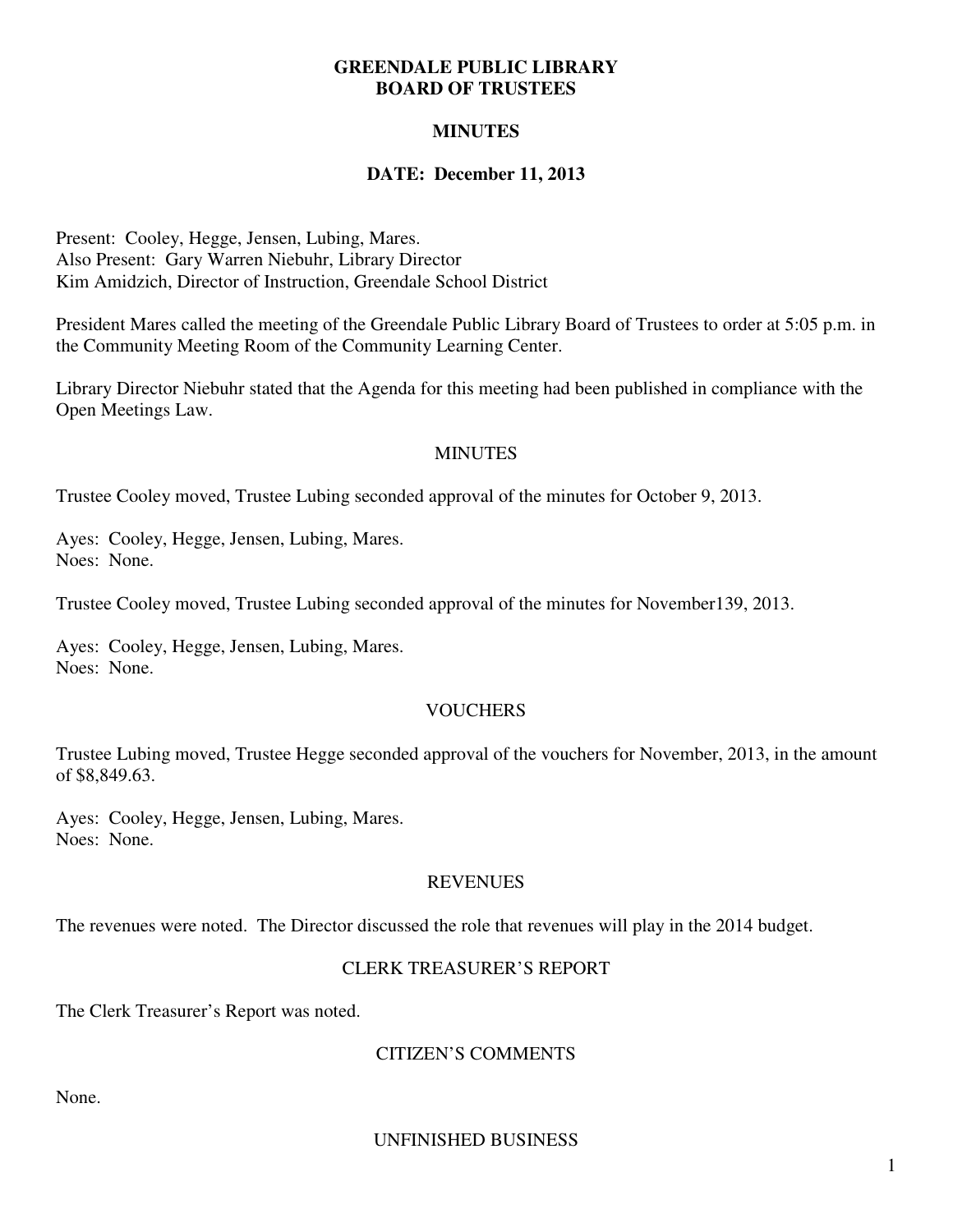The Director updated the Board on developments in the CLC. The RFID project is winding down with the last purchase of RFID tags. Training is planned for the digital assistance, the command center technology. A software upgrade is needed so that our 3M system can read the tags on Shorewood items which are from a foreign firm.

A discussion was held on the Parking Street entrance to the CLC including needed lighting and signage.

The Director informed the Board that the electrician had completed the installation of the outlets for electronic device users under the east window bay. The electrician is about to start the wiring project for the carrel in the computer area.

The Planned Use for Unrestricted Funds report was reviewed by the Board.

The Director reviewed the changes in the budget procedure and structure reflecting the need to account for certain revenues in order to balance the budget in 2014.

Trustee Hegge moved, Trustee Lubing seconded, the 2014 budget as presented in the amount of \$531,264.

Ayes: Cooley, Hegge, Jensen, Lubing, Mares. Noes: None.

The Director explained the upcoming upgrade to MCFLS services that includes installation of a new server in order to run the Sierra software. There will be no system services available on Monday, January 20, 2014 and Wednesday, April 2, 2014. While most of the MCFLS libraries will be closed that day, the CLC cannot be closed. The Director requested that the Library hours be matched to Park and Rec hours on those two days.

Trustee Cooley moved, Trustee Lubing seconded, a motion to adjust the Library hours to 8:00 a.m. to 4:30 p.m. on Monday, January 20, 2014 and Wednesday, April 2, 2014.

Ayes: Cooley, Hegge, Jensen, Lubing, Mares. Noes: None.

At this point, the Director notified the Board that agenda item New Business, C, would be held over until all the information was in as to who to thank for the County contribution of \$100,000 for the Sierra upgrade.

#### NEW BUSINESS

The Director reported to the Board on the selection of Jenifer Linske (Children's Book Club Kits) and Theresa Rypel (Brown Bag Books) as the 2013 Foundation Staff Vision Grant winners. Each grant is for \$1,000 to complete the projects.

Trustee Lubing moved, Trustee Cooley seconded, a motion to approve the 2014 Holiday Schedule as presented.

Ayes: Cooley, Hegge, Jensen, Lubing, Mares. Noes: None.

#### **CORRESPONDENCE**

None.